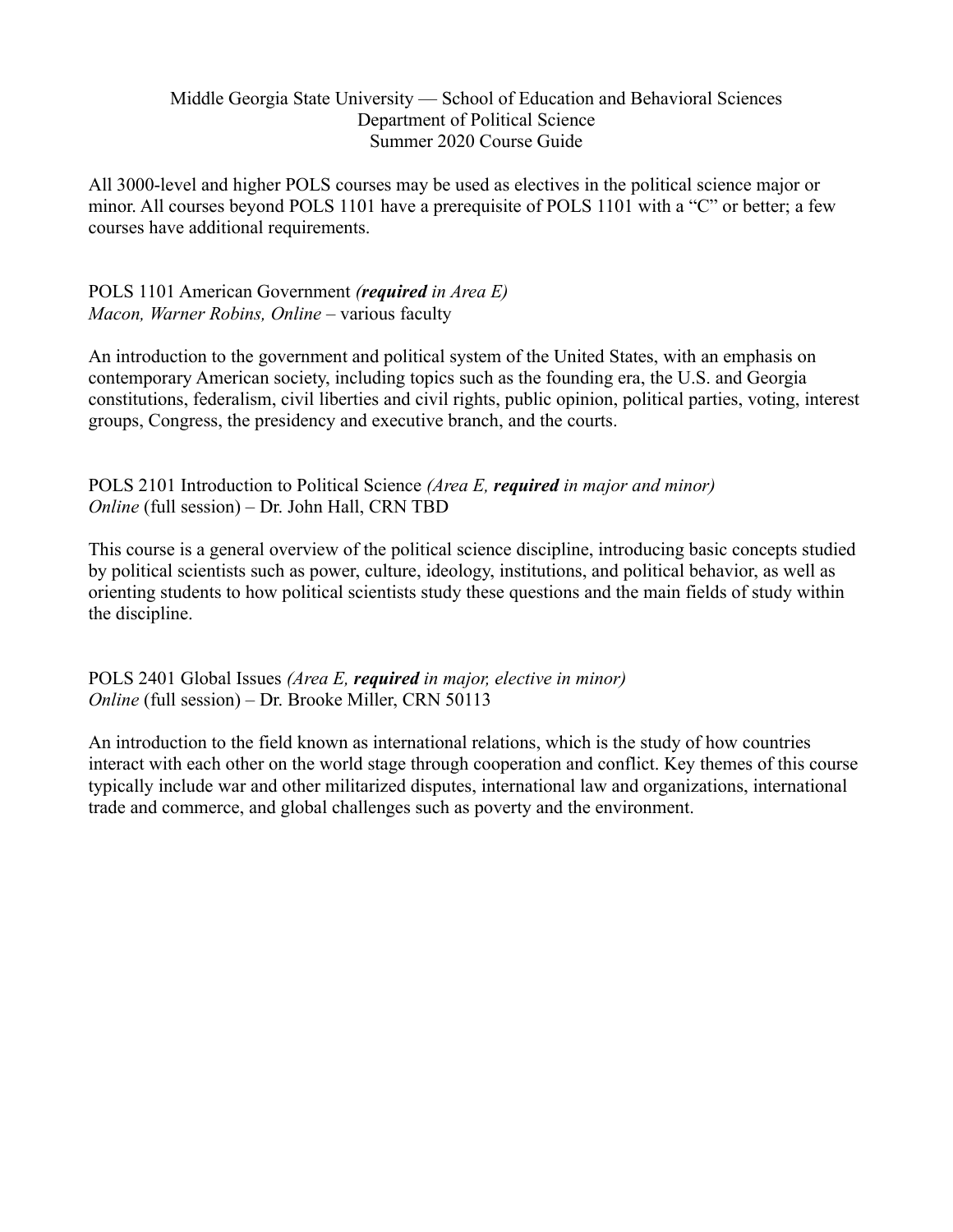## European Union Studies Certificate Program Courses

Registration for these courses opens on April 1, 2020.

Note: up to two EURO courses may be counted toward the political science major.

EURO 3234 Introduction to the European Union *(required by EUSP certificate) Online* – Dr. Brian Smith (Southwestern Georgia State University), CRN 50366

Introduces students to the history, institutions, and policies of the European Union, as well as current EU issues (e.g. Brexit!) and US-EU relations. *Prerequisite:* HIST 1111, HIST 1112, or POLS 2401.

EURO 4760 U.S.–E.U. Relations *(elective in EUSP certificate) Online* – Dr. Michael Baun (Valdosta State University), CRN TBA

This course examines the history and current state of US-Europe (or transatlantic) relations. It reviews the development of US-Europe ties from the end of the Second World War up to the current turbulence in transatlantic relations generated by the America First policies of the Trump presidency. It examines the future of transatlantic relations and the US role in Europe, in the context of China's rise, the transition to a multipolar global order, and domestic political changes in both the US and Europe. The course also looks at key global issues from a transatlantic perspective, including international trade, climate change, and the Iran nuclear deal. *Prerequisite:* EURO 3234.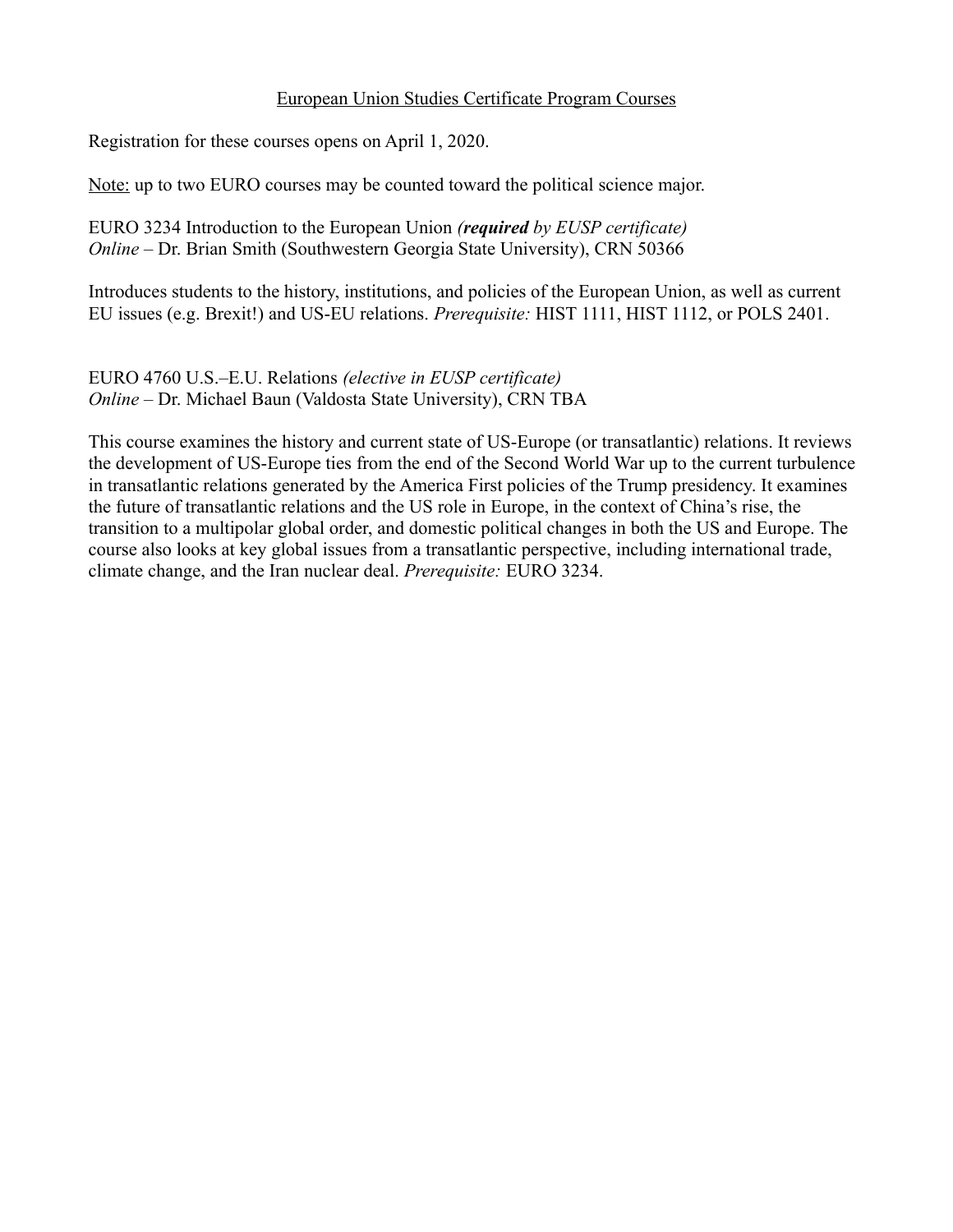## Current Requirements for the Minor in Political Science (2019–20 catalog)

Most majors at MGA allow students to complete a minor with *no additional coursework* beyond the minimum number of semester hours required to graduate; minor courses usually can also be counted in the core (Areas A–F) or as open electives in your major. (See your advisor for details.)

The political science minor includes six courses (18 semester hours), including:

- POLS 2101, Introduction to Political Science.
- POLS 3000, Research Methods in Political Science.\*
- An *international politics* course:
	- POLS 2301, Introduction to Comparative Politics *or*
	- POLS 2401, Global Issues.
- A *domestic politics* course:
	- POLS 2201, State and Local Politics *or*
	- POLS 2501, Domestic Issues *or*
	- POLS 2601 Introduction to Public Administration.
- Two POLS courses at the 3000 level or above.

\* Students who have completed a research methods course in another social or behavioral science field, including CRJU 3020, HIST 2000, HIST 3000, PBSV 3020, PSYC 3002, or SOCI 3001, may typically take another 3000-level POLS course instead of completing POLS 3000, with the approval of the chair of the Department of Political Science.